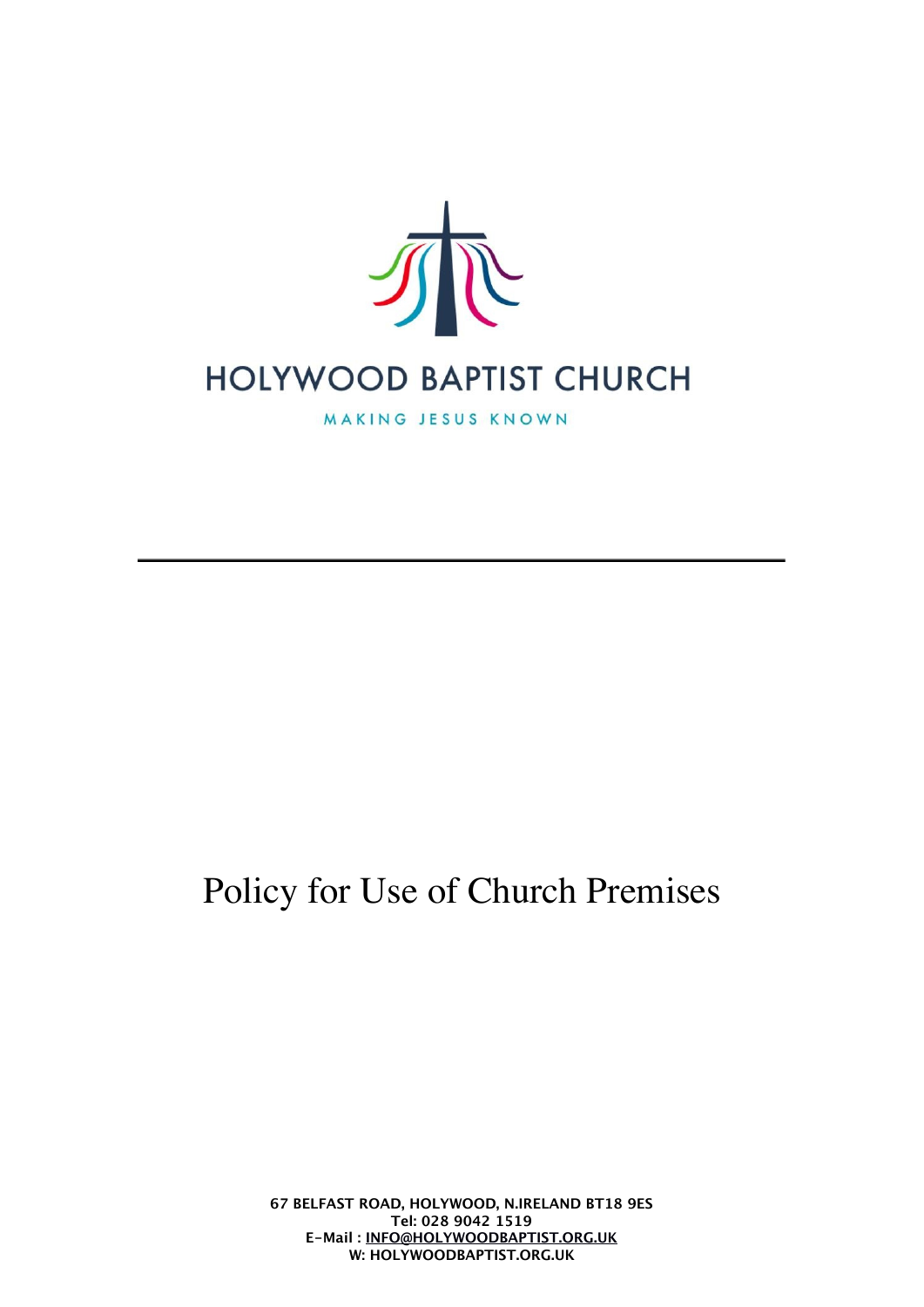# **Facilities**

Holywood Baptist Church is situated on the main Belfast Road in the approach to Holywood and ofers a range of modern facilities including an Auditorium, Minor Hall, Sports Hall, Cofee Lounge and Youth Wing as well as other smaller miscellaneous rooms. It has a well equipped kitchen on the ground floor and a coffee dock in the upstairs Youth Wing. The facilities comply with the Disability Discrimination Act. There is limited parking within the church grounds with some on street parking available; a public car park is within five minutes walk of the premises. The facilities are summarised, as follows:

| <b>Facility</b>        | <b>Seating</b><br><b>Capacity</b><br>(Max) | <b>Style</b>                         | <b>Equipment</b>                                                                                                                          | <b>Restrictions</b>                                                                |
|------------------------|--------------------------------------------|--------------------------------------|-------------------------------------------------------------------------------------------------------------------------------------------|------------------------------------------------------------------------------------|
| <b>Ground Floor</b>    |                                            |                                      |                                                                                                                                           | No food to be<br>served or                                                         |
| <b>Main Auditorium</b> | 250                                        |                                      | <b>Baptismal Tank</b><br>Sound Desk &                                                                                                     | consumed in<br>this area;                                                          |
| Balcony                | 93                                         | <b>Theatre</b>                       | System<br>Audio- Visual<br>Piano                                                                                                          | Children are<br>not permitted<br>on the balcony/<br>platform unless<br>accompanied |
| Overflow (foyer)       | 100 (max)                                  |                                      |                                                                                                                                           | by an adult                                                                        |
| <b>Minor Hall</b>      | 90 (max)<br>75<br>(preferred)              | Flexible -<br>Theatre/<br>Classroom/ | <b>Flat Screen TV</b><br>for<br>presentations<br>Serving hatch<br>from Kitchen<br>Electric<br>Keyboard<br>available                       |                                                                                    |
| Coffee Lounge          | 32                                         | Casual                               | Sofas/Coffee<br>Tables/Bar<br>Stools &<br><b>Tables</b><br><b>Flat Screen TV</b><br>for<br>presentations<br>Serving hatch<br>from Kitchen |                                                                                    |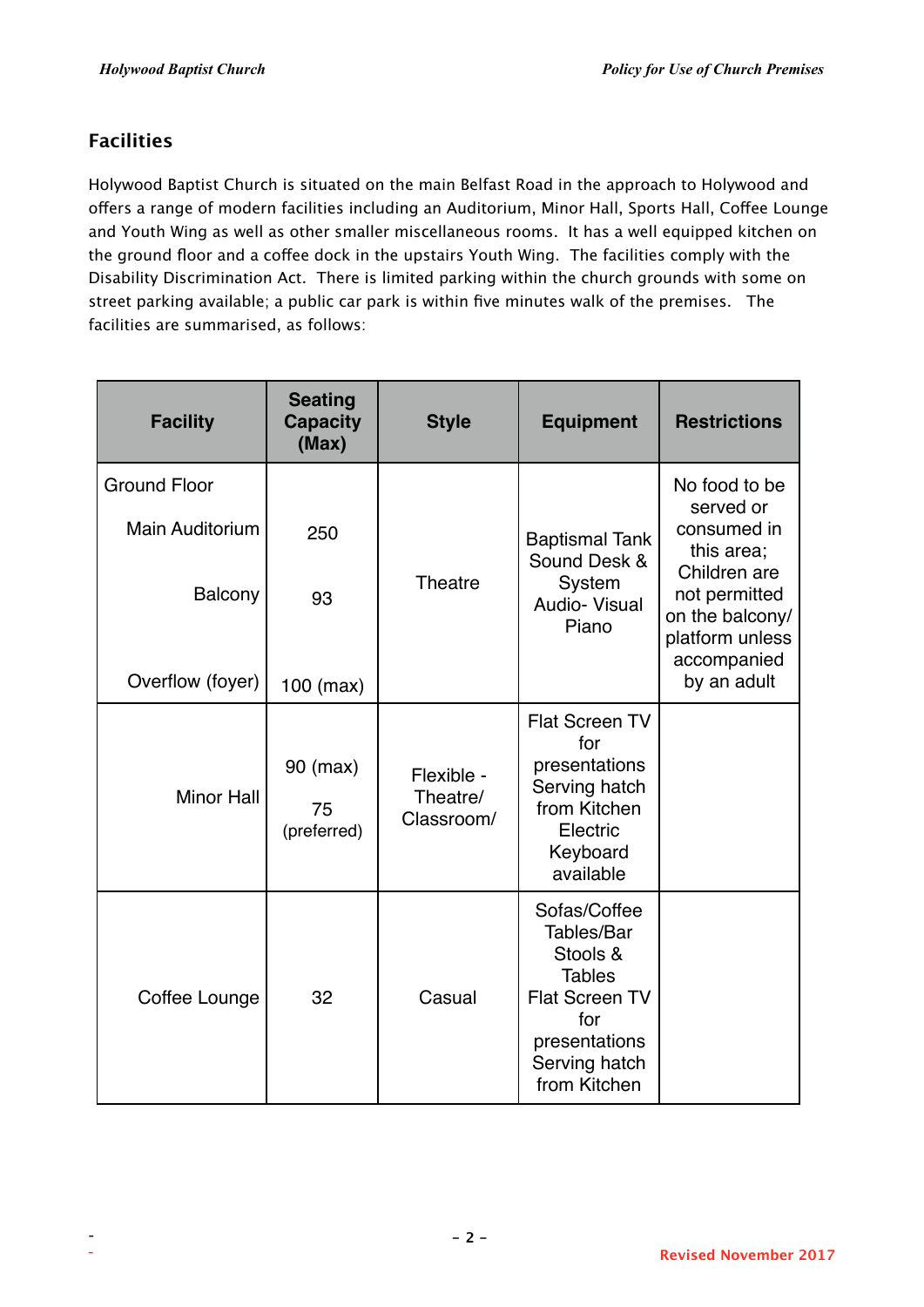| <b>Facility</b>               | <b>Seating</b><br><b>Capacity</b><br>(Max) | <b>Style</b> | <b>Equipment</b>                                                                                                             | <b>Restrictions</b>                                                                                               |
|-------------------------------|--------------------------------------------|--------------|------------------------------------------------------------------------------------------------------------------------------|-------------------------------------------------------------------------------------------------------------------|
| Kitchen                       | N/A                                        | N/A          | Fully equipped<br>modern<br>kitchen with<br>serving access<br>to the Minor<br>Hall, Coffee<br>Lounge and<br>Creche Room      |                                                                                                                   |
| <b>Prayer Room</b>            | $8 - 10$                                   | Casual       | <b>Soft Seating</b>                                                                                                          |                                                                                                                   |
| Creche                        | N/A                                        | Casual       | Children's Toys<br>Flat Screen TV<br>for<br>presentations<br>Serving hatch<br>from Kitchen<br>Children's'<br>tables & chairs |                                                                                                                   |
| <b>Upstairs</b><br>Youth Wing | 46                                         | Casual       | Sofas/Soft<br>Chairs/Stools/<br><b>Coffee Tables</b><br>Coffee Dock<br>and serving<br>area                                   |                                                                                                                   |
| Sports Hall                   | N/A                                        | N/A          | <b>Nets</b>                                                                                                                  | No food to be<br>served or<br>consumed in<br>this area;<br>Only suitable<br>non-marking<br>footwear to be<br>worn |
| <b>Board Room</b>             | 8                                          | Boardroom    | Board Table &<br>Chairs                                                                                                      |                                                                                                                   |

NB: Blu-tack, Sellotape or other adhesives must not be used on walls.

The church grants the use of its premises on the conditions that: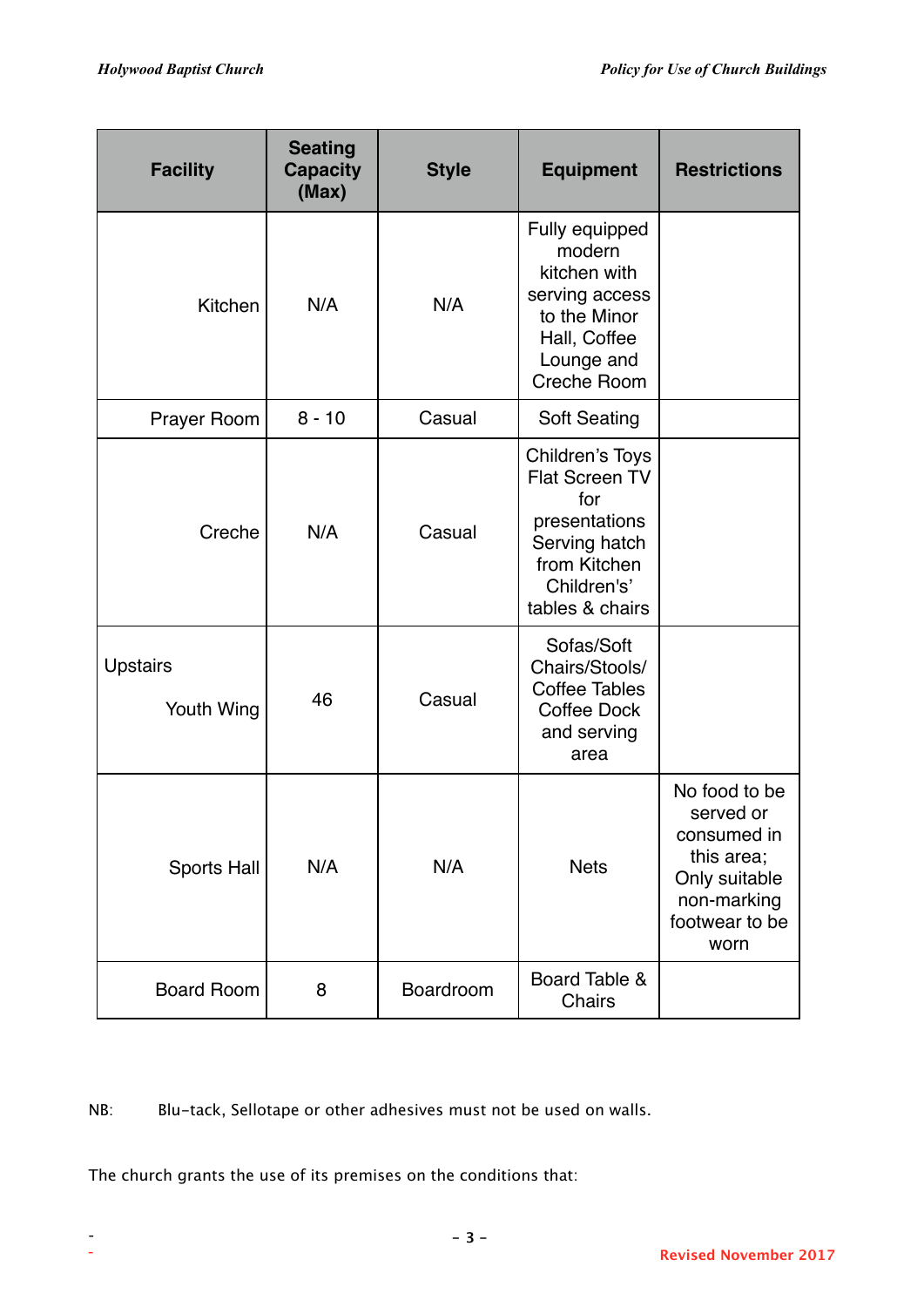- no alcohol is brought onto the premises;
- no sales take place other than for charitable purposes;
- no raffles are held; and
- the TVs cannot be used unless previously agreed, and can then only be used to show non-copyright material.

# **Availability**

Holywood Baptist Church (HBC) buildings are primarily for use by the Church and, provided there are no prior arrangements in place for Church activities, other Christian Organisations and local Community Groups who may be granted use of the facilities on an occasional basis. The buildings and facilities may be allocated on the following basis:-

- 1. Regular HBC Ministries
- 2. HBC Events
- 3. An event sponsored by HBC members with a clear Christian or Family focus (Weddings, Birthdays etc)
- 4. Events sponsored or run by other churches or associated Christian organisations (Baptist Missions, SU, etc.)
- 5. Other community events which do not conflict in diary terms with the above

The church buildings are not available to be used for political events or meetings, profit-making businesses or by individuals or organisations whose aims, objectives or proposed uses are contrary to Bible-based Christian Principles or the ethos of Holywood Baptist Church.

The premises can be booked for use on weekdays, evenings and weekends, subject to the availability of Church Personnel.

Recurring bookings by external groups are limited to three months and subject to renegotiation, provided there has been compliance with the terms and conditions.

Should Holywood Baptist Church, for reasons beyond its control, need to make any amendments to your booking (e.g. funeral) we reserve the right to offer an alternative choice of facilities.

#### **Insurance liabilities**

The buildings are insured for the Church's own use, but users (4 & 5 above) must evidence to Holywood Baptist Church that their own insurance policy provides cover for Loss of Personal Property, Personal Injury, Public Liability with extensions in respect of any special provisions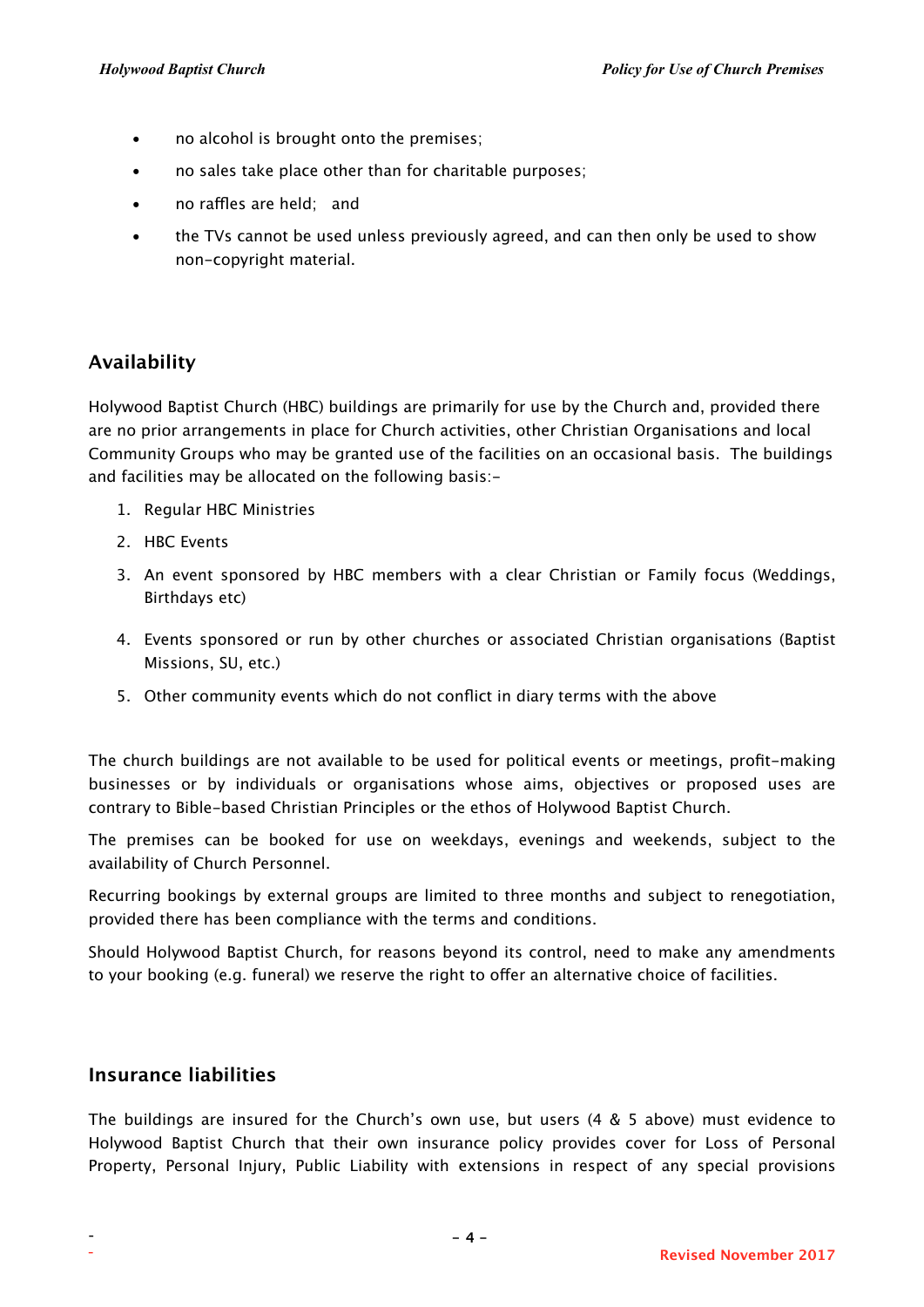related to the nature of the proposed use. This requirement also applies to individuals who are not members of the church. Regular attenders/adherents must make their own insurance arrangements for private family functions; this may be organised through the Church's Insurance company, Oakland Insurance.

HBC will not be held liable for any accidents, injuries, loss, damage or incidents which might occur during the use of the buildings or facilities except if it is proved beyond doubt that HBC has been negligent in some way, that is, if there is some type of material or maintenance fault. Should consent to use the premises be granted, evidence of cover must be lodged with the church secretary at least 10 working days before the event, or that consent may be withdrawn

HBC reserve the right to forward copies of insurance to its own insurance broker and/or insurer for approval.

# **Set Up and Use of Equipment**

External Groups cannot set up equipment such as the Baptismal Tank; this is the responsibility of the Church Office Bearers. Church equipment, e.g. kitchen, sound desk, audio-visual, etc. may not be used unless a briefing on its safe use is provided. It is therefore essential that external groups identify, at the time of booking, their set up and equipment requirements.

When you leave, the premises, furniture and fittings must be left in good order and condition. Any food or drink spills should be cleared, all litter placed in the kitchen waste bin and the black plastic liner tied off and put in the external bin; a replacement bin liner should be put in the bin. The floors should be swept/vacuumed if necessary. Vacuum cleaners, brushes and mops are located in the ground floor store adjacent to the kitchen; this will remain unlocked while the building is in use.

# **Security**

Access to the church premises will be provided by a key holder who will provide a briefing on the security of the building. Access will only be provided to those parts of the premises identified in the original booking; all other rooms will remain locked. The church key holder will also check that there has been no damage to the premises or equipment, check that all equipment is accounted for and turned of.

During an event it is the responsibility of users to ensure that all external access doors are kept locked, except during access and egress – and then only on a supervised basis.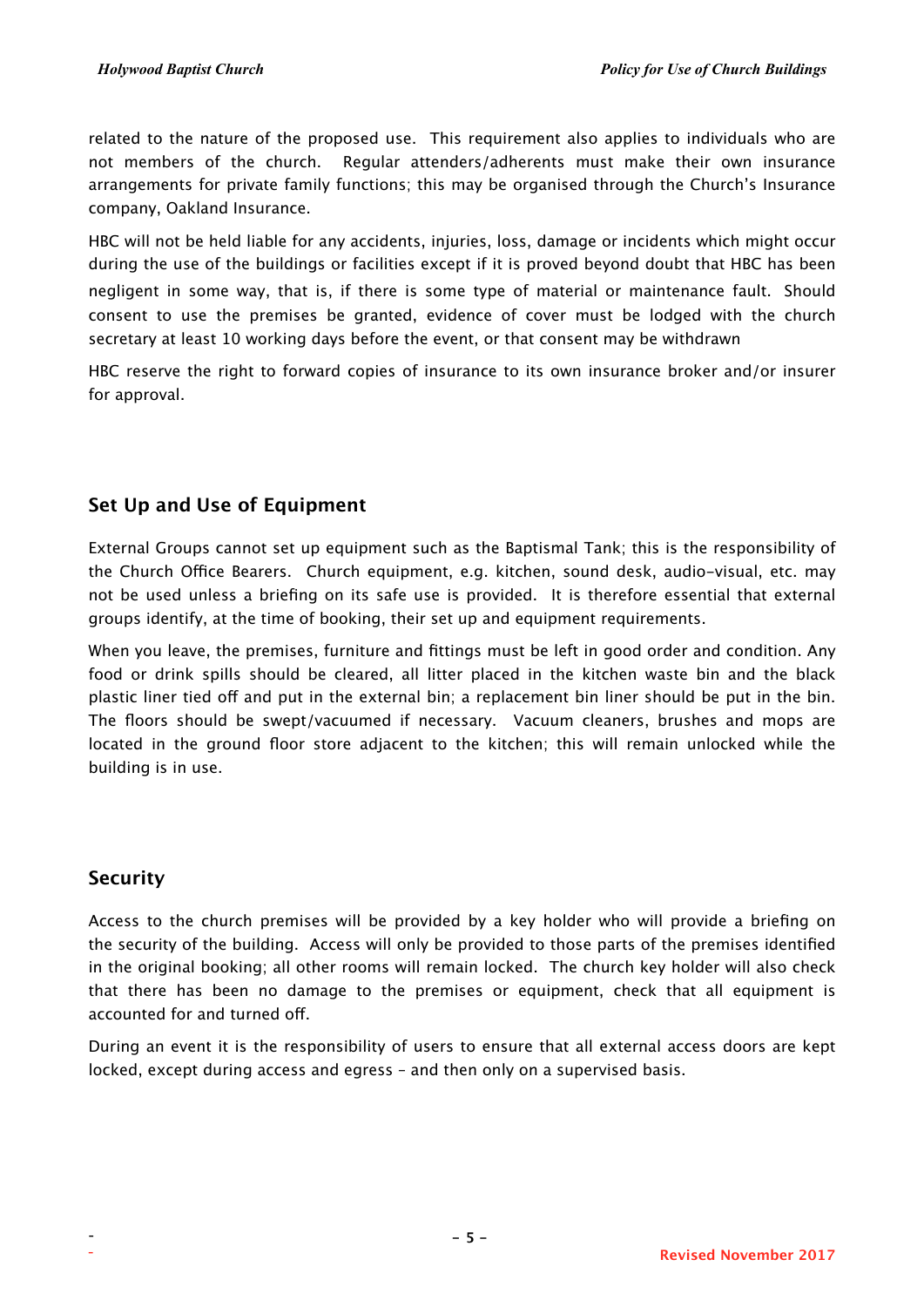# **Child Protection**

The Church requires all Users to comply with Child Protection Legislation and have the correct ratio of Adults to Children, as follows:

| Age of<br><b>Children</b> | No of<br><b>Adults</b> | No of<br><b>Children</b> |
|---------------------------|------------------------|--------------------------|
| $0 - 2$                   | 1                      | 3                        |
| $2 - 3$                   | 1                      | 4                        |
| $4 - 8$                   | 1                      | 6                        |
| $9 - 12$                  | 1                      | 8                        |
| $13 - 18$                 |                        | 10                       |

# **Health & Safety**

In the interests of health and safety users are asked not to move the furniture.

Users are asked to familiarise themselves with the Fire and Evacuation procedures which will be explained on arrival. These should be addressed at the beginning of any event and all attendees should be advised of the procedures. Users are responsible for recording the numbers of people present so as to ensure that all have left the building in the event of fire or other emergency evacuation.

All fire doors must remain closed and must not be blocked at any time.

Emergency first aid equipment is located in the kitchen on the ground floor and in the Youth Wing on the upper floor**.**

The use of bouncy castles and/or other inflatables is not permitted.

Users are responsible for the conduct of their group while at the building.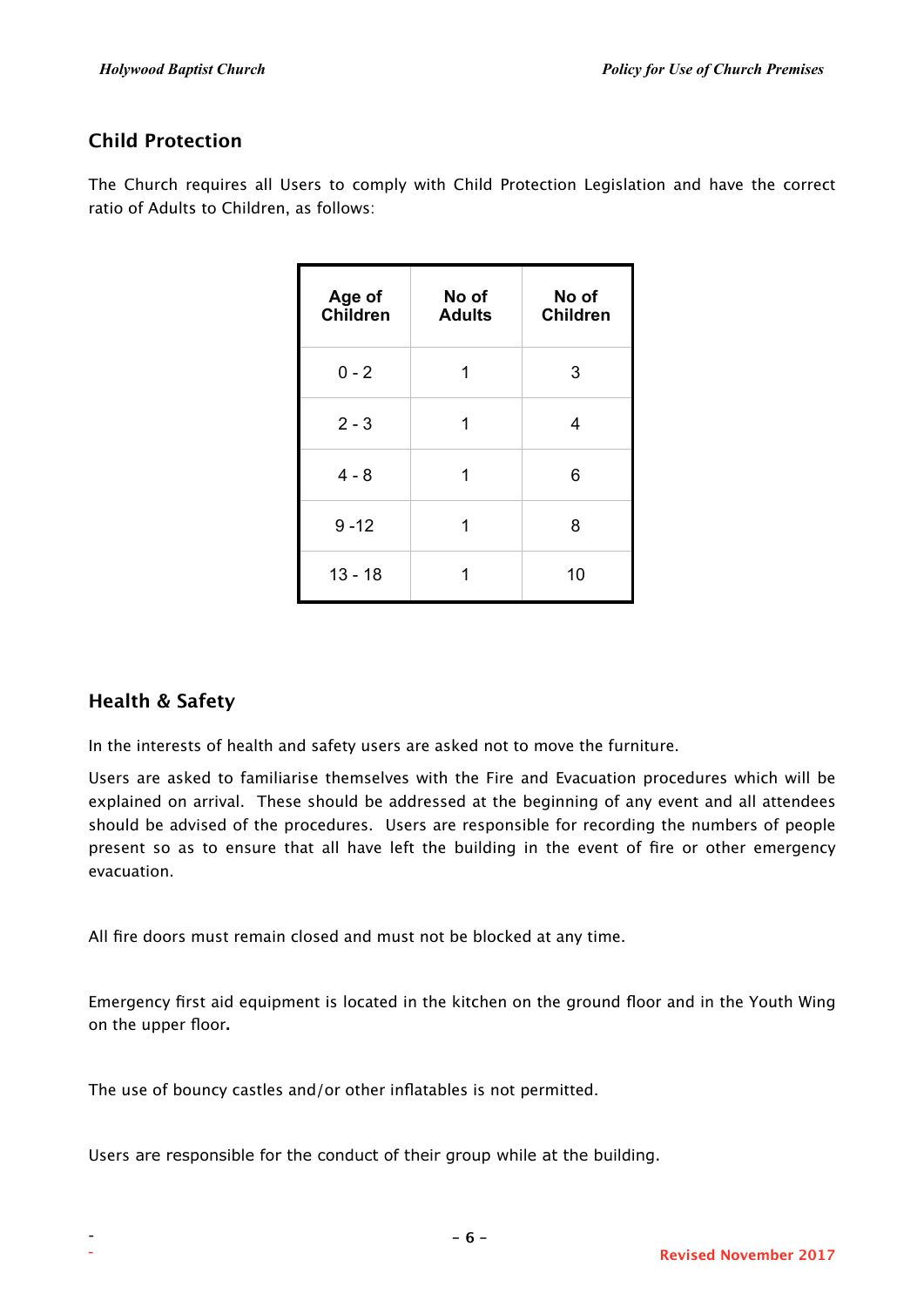No animals, apart from guide dogs, are allowed on the premises.

# **Advertising**

Unless specifically agreed by the leadership team:

- any advertising for external bookings must not imply that it is organised or supported by Holywood Baptist Church; and
- •
- the church will not advertise events for external bookings, either by way of announcement, posters/flyers displayed in the premises, or on the church website.

## **Car Parking**

Limited car parking is available within the church premises and there is some on street parking within close proximity of the building. A public car park is available at Spafield which is approximately five minutes walk from the church in the direction of the town centre.

Anyone using the church car park does so at his or her own risk. The Church will not accept any responsibility for any loss of, or damage to, any vehicle or its contents while it is parked in the Church car park.

Vehicles must be parked in the marked parking bays and must not obstruct the main entrance to the car park.

#### **VEHICLES MUST NOT BE DRIVEN IN THE CAR PARK AT MORE THAN 5 MILES PER HOUR. DRIVERS MUST WATCH OUT FOR CHILDREN.**

The Church has Car Parking Guidelines (see Annex I). To ensure your event runs smoothly, organisers are required to familiarise themselves with these Guidelines. If 80+ people are expected to attend an event, the event organiser must marshal car parking according to the Guidelines. Bookings will not be accepted if the event organiser is unable to provide car park marshals.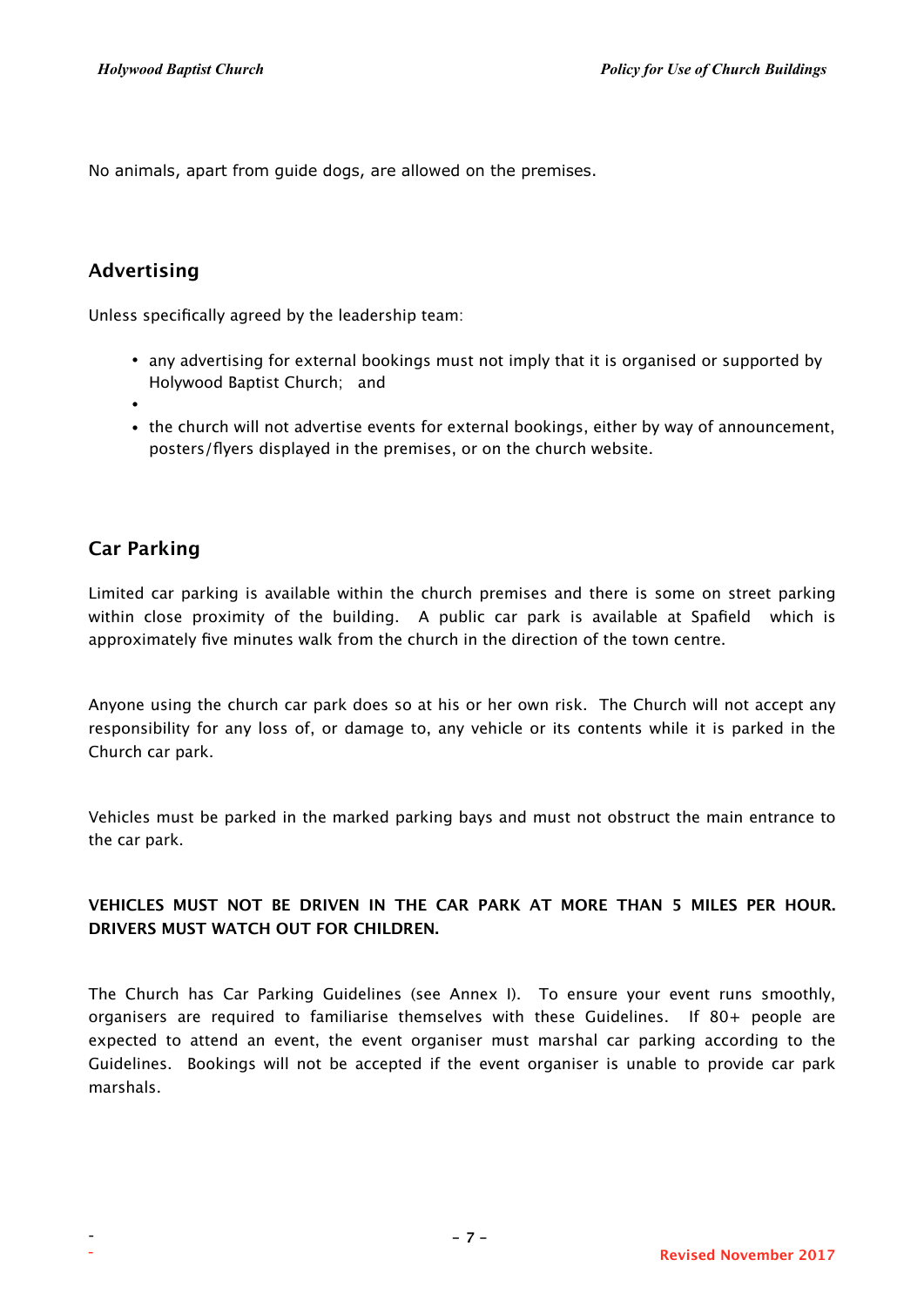# **Catering**

Users are welcome to use the church facilities to cater for their event provided the use of the kitchen and the nature of the provision is highlighted at the time of booking. The church does not provide catering support for events organised by third parties.

#### **Costs**

The Church does not levy a fixed charge for the use of its facilities but advises that a donation to ofset the cost of provision of heating, lighting, personnel and other facilities is acceptable.

#### **Booking**

Applications for the use of the church premises should be made on the attached Booking Form (see Annex II) and forwarded to the Church Secretary who can be contacted at [secretary@holywoodbaptist.org.uk](mailto:secretary@holywoodbaptist.org.uk) or at the church office.

In order to book a room you will have to provide the following information:

- 1. The email/contact details of the person responsible for the booking;
- 2. Date and time of event;
- 3. Number of attendees;
- 4. Catering requirements;
- 5. Set up of room (theatre, classroom, etc);
- 6. Equipment Requirements; and
- 7. Evidence of Public Liability Insurance Policy held by your organisation.

At least four weeks notice is necessary to ensure the availability of church personnel to support your event, if required. In such cases, acceptance of the booking will be dependent on the ability of the church to provide the support identified in the application.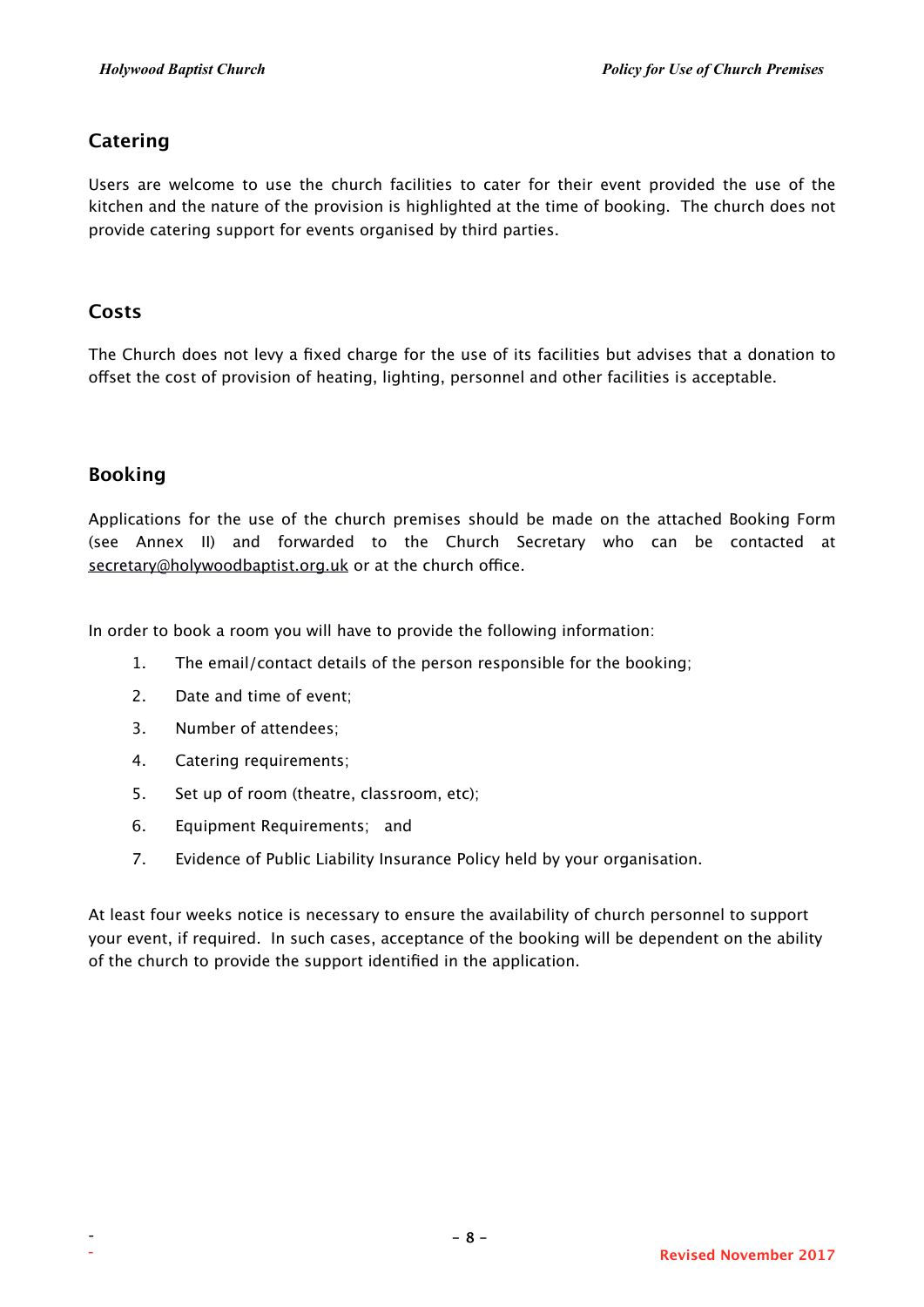# **CAR PARKING GUIDELINES**

#### **PARKING IN THE CHURCH GROUNDS**

✤ Upper (in front of church) 5 spaces ✤ Side (downslope) 6 spaces

✤ Disabled 3 spaces (2 marked as disabled; 1 retained for disabled use at the front of the building)

✤ Lower (at the back of the church) 11 spaces

It may be possible to double park in the church grounds provided those blocked in are not leaving early.

Priority in the church grounds should be given to:

- ✤ Disabled church goers
- ✤ Elderly church goers
- ✤ Church goers with small children
- ✤ Pastor / Speaker

#### **PARKING IN THE NURSERY CAR PARK**

It is possible to park in the grounds of the child care nursery on the other side of the road from the church.

There are 5/6 car spaces - priority should be given to those involved in the service, the band, sound/vision personnel, or service leader and this group should be encouraged to use the Nursery Car Park.

#### **PARKING ON THE BELFAST ROAD**

Respect the people living along the road - do not block or even get close to blocking driveways.

## **Church Side**

No Parking on the grass all wheels must be on the road!

There should be room for about 20/22 cars before the first house on that side, parking can continue beyond the first house but care must be taken not to obstruct anyone's driveway.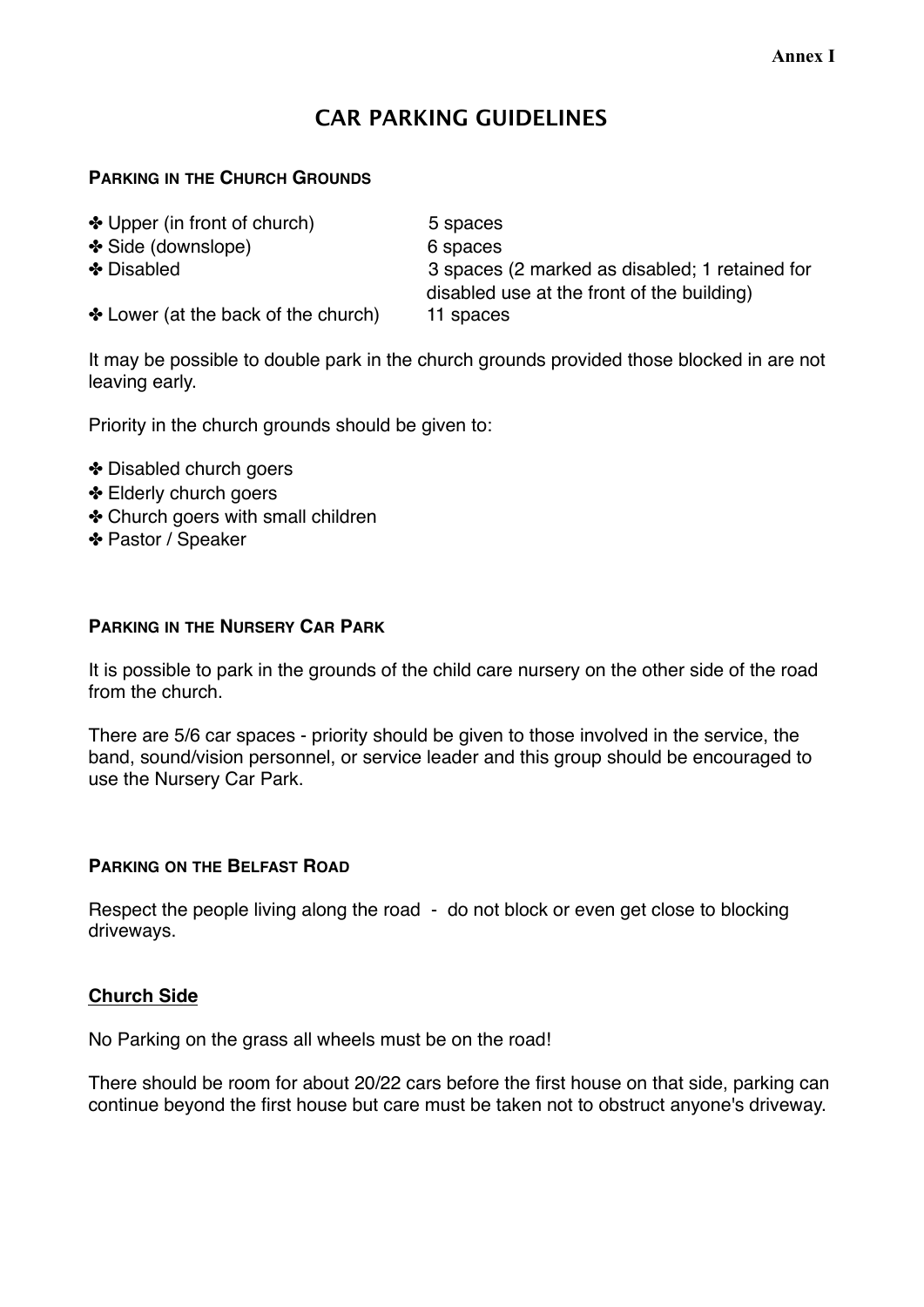#### **Other side of the road**

No parking in the cycle lane

Do not block the pavement - leave room for a double buggy to get past.

Take care when parking between driveways as there is only room for one car between each driveway.

#### **CAR PARK DUTIES**

Car park duty commences 30 minutes before the service begins, i.e at 10.00 am on Sunday mornings and at 6.30 pm on Sunday evenings, if required.

Where possible there will be two people on car park duty. One person should stay at the church to guide parking in the church car park. The second person should direct parking on the main road and move up the road to where cars are actually parking.

Those on car park duty are encouraged to wear a High Visibility Jacket provided in the cloakroom area in the outer foyer of the church.

It is the responsibility of the Deacon on duty to put out the traffic cones before the Sunday morning service; when doing this a High Visibility Jacket should be worn.

A traffic cone should be placed in the first parking space at the front of the Building (directly opposite the front door) to retain usage for disabled users.

Traffic cones should be placed on the 'town side' of the church entrance to ensure that drivers' visibility is not restricted when entering or leaving the church grounds.

Traffic cones should also be placed between gateways on the other side of the road from the church to ensure that residents' access to their property is not restricted.

A traffic cone should be placed at the entrance to the cycle lane opposite the church to ensure that access to the cycle lane is not blocked by parked cars.

At the end of the service those on car park duty will be responsible to bring the traffic cones in again.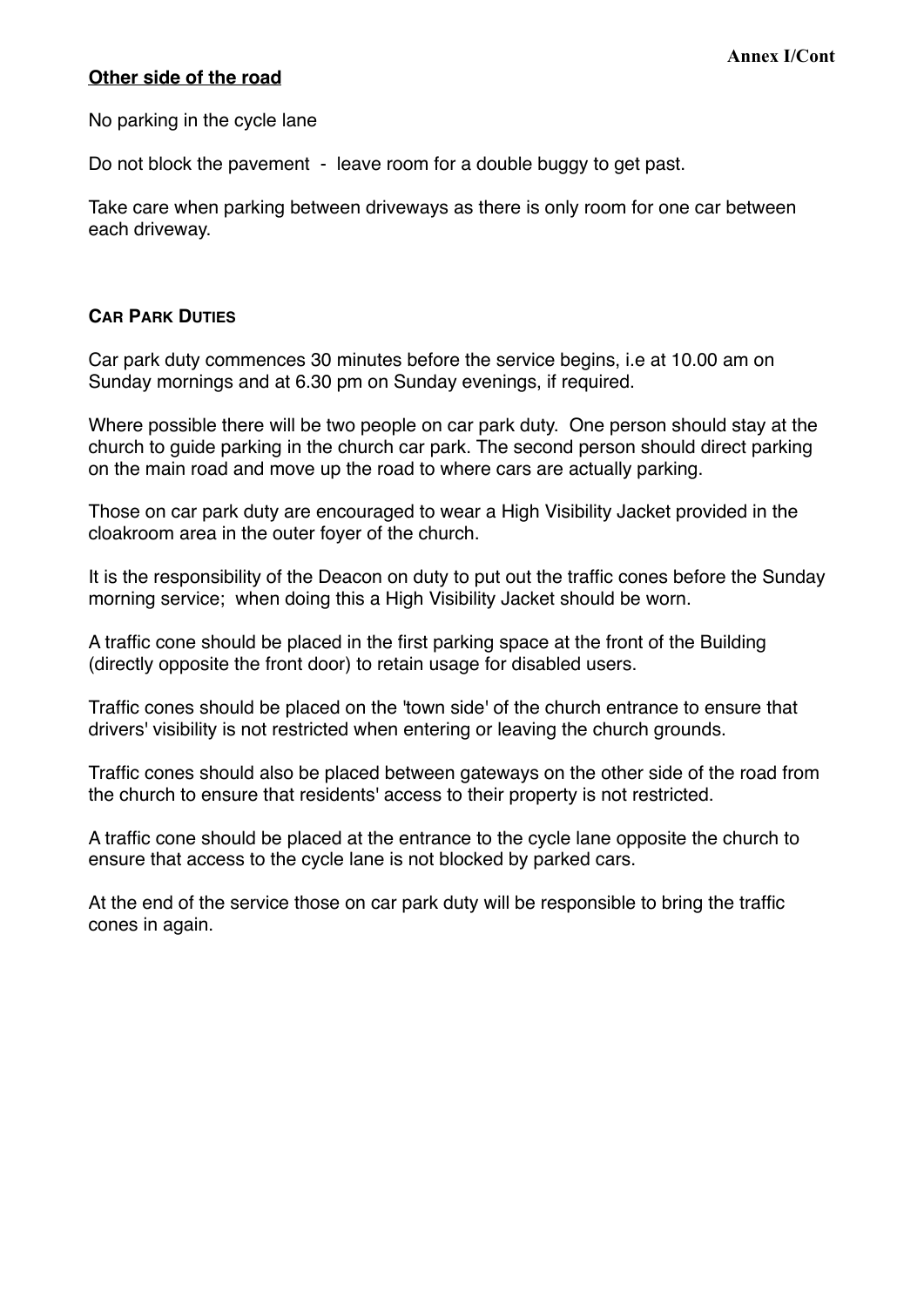## **HOLYWOOD BAPTIST CHURCH**

#### **EVENTS BOOKING FORM**

Holywood Baptist Church (HBC) is delighted to make its facilities available. This form will help us decide if we can provide appropriate support to enable the smooth running of your event. Please spend a little time considering your requirements or expectations **in conjunction with the Church Booking Policy** and set these out, with as much detail as possible, in the form below.

Yours faithfully,

Mandy Matchett

HBC **Secretary**

# **Your Event**

| Date:  Start time:  Finish time: |  |
|----------------------------------|--|
| Approximate number of people:    |  |

# **Your Contact Details**

| Member of Holywood Baptist Church | Yes/No* |
|-----------------------------------|---------|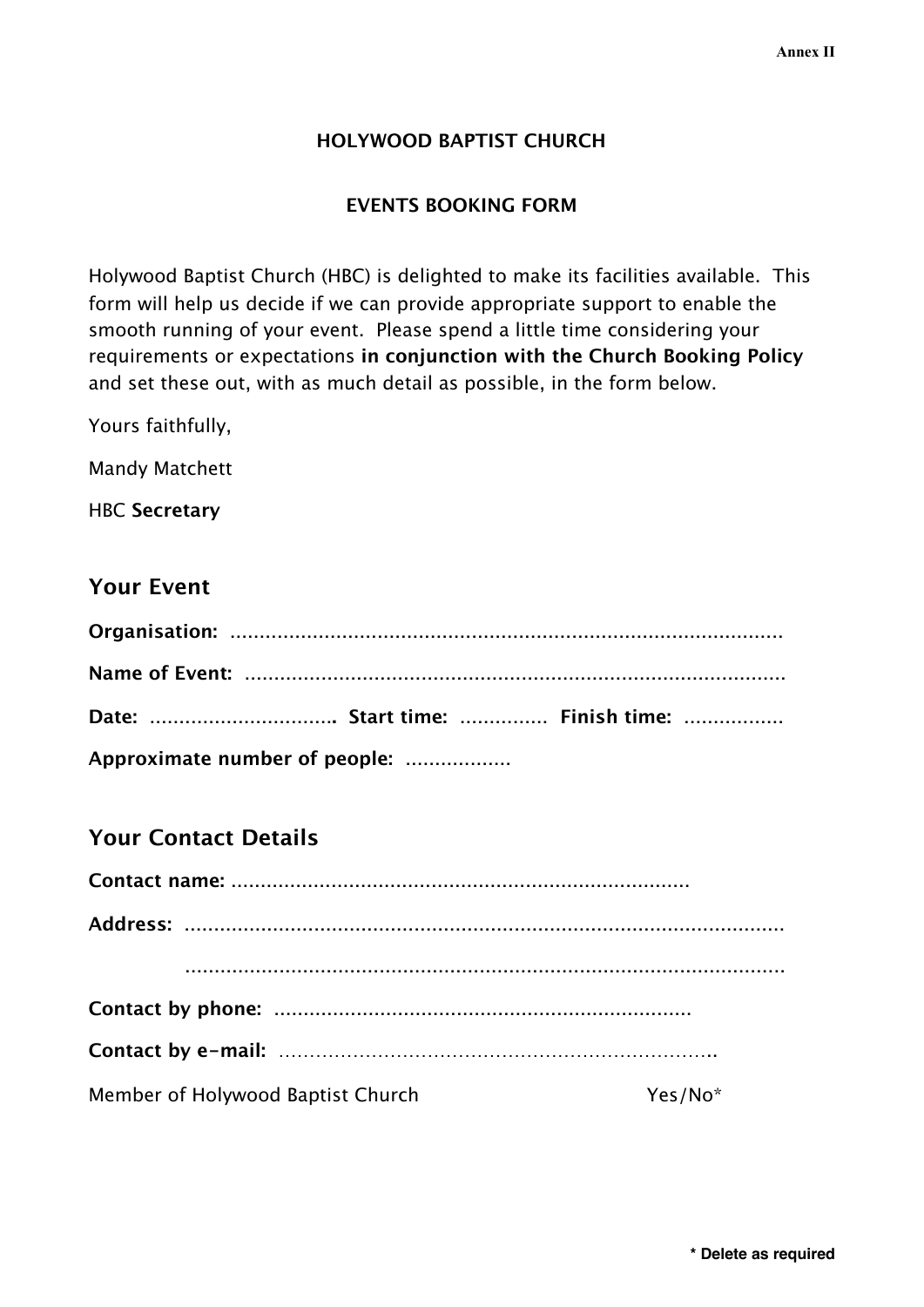# **Requirements**

## **Premises**

Please indicate if you anticipate use of the following Church premises:

| Main Auditorium (ground floor only) | Yes/No*             |
|-------------------------------------|---------------------|
| Main Auditorium (balcony)           | Yes/No*             |
| <b>Minor Hall</b>                   | $Yes/No*$           |
| Coffee Lounge                       | $Yes/No*$           |
| <b>Prayer Room</b>                  | Yes/No*             |
| <b>Creche Room</b>                  | Yes/No*             |
| <b>Youth Wing</b>                   | Yes/No*             |
| <b>Sports Hall</b>                  | Yes/No <sup>*</sup> |

# **Set Up**

| <b>Church Support Required</b> | Yes/No <sup>*</sup> |
|--------------------------------|---------------------|
| .                              |                     |
|                                |                     |
|                                |                     |
|                                |                     |

# **Time**

Access to the premises will be facilitated by a member of HBC. Please specify your access requirements, including time in, time out:

...................................................................................................................... ......................................................................................................................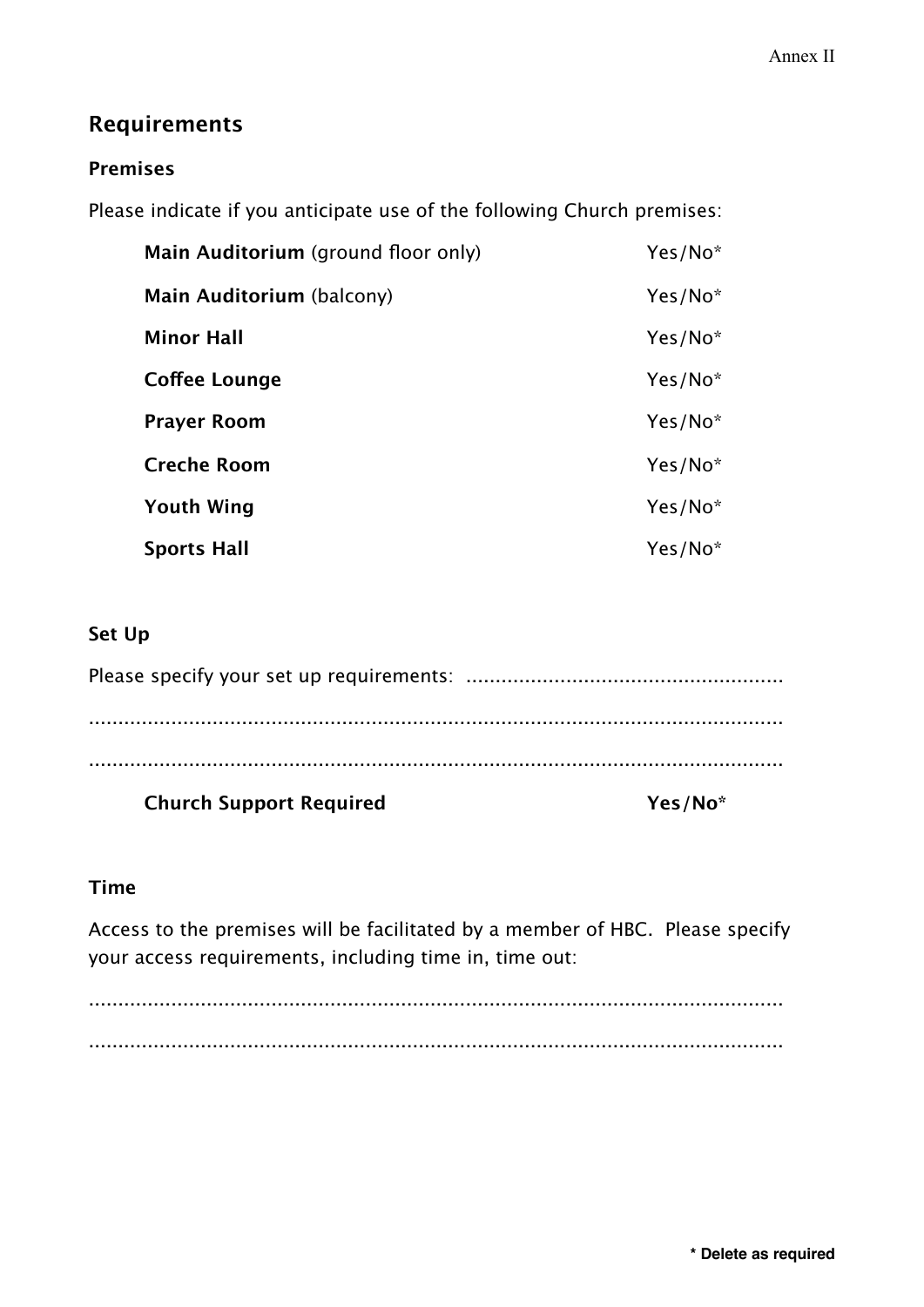## **Car Parking**

Events anticipating attendance of more than 80 people will require car parking to be marshalled. Event organisers must provide two car park marshals.

## Please confirm:

| Car parking Marshals required: | Yes/No <sup>*</sup> |
|--------------------------------|---------------------|
| Car Parking Marshals provided: | Yes/No/N/A*         |

#### **Audio/Visual**

If using the main auditorium, you will probably require use of the Church's Audio/ Visual facilities.

Please confirm:

| Audio-visual technicians provided: | $Yes/No/N/A^*$ |
|------------------------------------|----------------|
| Church technician(s) required      | $Yes/No/N/A^*$ |

**N.B. The provision of an audio-visual technician is dependent on the availability of personnel.**

#### **Music**

Please confirm if you require:

| Use of piano in Main Auditorium        | Yes/No* |
|----------------------------------------|---------|
| Use of electric keyboard in Minor Hall | Yes/No* |
| A pianist                              | Yes/No* |
|                                        |         |
|                                        |         |
|                                        |         |
|                                        |         |

**N.B. The provision of a pianist and/or other musicians/worship leader is dependent on the availability of personnel.**